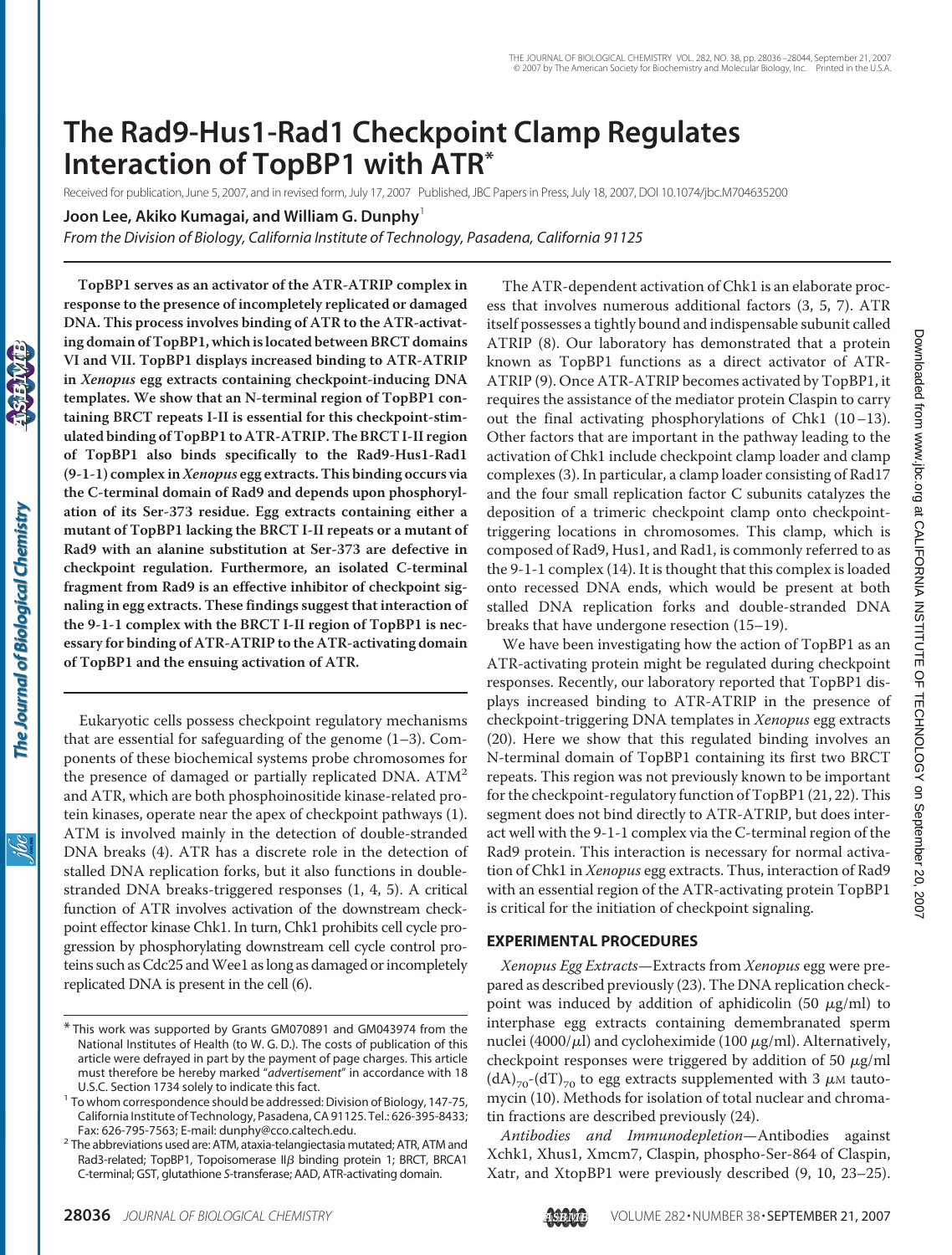Antisera against Xrad9 and Xrad1 were kindly provided by Dr. Howard Lindsay (Lancaster University, Lancaster, UK). Anti-GST and anti-phospho-Ser-344 of Xchk1 antibodies were purchased from Santa Cruz Biotechnology and Cell Signaling Technology, respectively. Control IgG was obtained from Zymed Laboratories Inc. For immunodepletion of the 9-1-1 complex, affinity-purified anti-Xhus1 antibodies (150  $\mu$ g total) were bound to recombinant protein A-Sepharose (GE Healthcare) and incubated with egg extract (100  $\mu$ l) in three successive rounds. XtopBP1 was immunodepleted by published methods (9).

*Recombinant Proteins*—DNA constructs encoding various deletion mutants of HF-XtopBP1 lacking the indicated residues ( $\Delta$ I-II, 106-282;  $\Delta$ III, 360-428;  $\Delta$ IV-V, 588-710;  $\Delta$ VI, 760-1014;  $\Delta$ AAD, 993–1196; and  $\Delta$ VII-VIII, 1227–1485) were produced using the QuikChange kit (Stratagene) with pFastBac-HF-XtopBP1 as template (20). HF-XtopBP1 contains both hemagglutinin and  $His<sub>6</sub>$  tags at the N-terminal end and a FLAG tag at the C-terminal end. In the case of XtopBP1 fragments containing the N-terminal region  $(\Delta 760 - 1485)$ , C-terminal region ( $\Delta$ 1–757), and BRCT domains I-II ( $\Delta$ 360–1485) and III-VI ( $\Delta$ 2-312 and  $\Delta$ 1006-1485), sequences encoding the indicated amino acids were removed by PCR-based methods. All recombinant versions of XtopBP1 were designed to contain the region with its putative nuclear localization sequence (amino acids 1495–1500) and were observed to enter the nucleus normally (data not shown). The sequence encoding Xrad9 was subcloned into the pFastBac-HTb vector to generate the  $His_{6}$ -Xrad9 construct. Serine 373 of Xrad9 was changed into alanine (Xrad9-S373A) with the QuikChange kit. Recombinant baculoviruses were produced with Bac-to-Bac system (Invitrogen). Expressed proteins were purified with nickel-agarose beads (10). For preparation of recombinant *Xenopus* 9-1-1 complex, baculoviruses encoding untagged Xhus1 and Xrad1 (kindly provided by Dr. Karlene Cimprich, Stanford University, CA) and  $His_{6}$ -Xrad9 were used to coinfect Sf9 insect cells. The complexes were purified as described (26) and analyzed by SDS-PAGE and immunoblotting. Sequences encoding various segments from the C-terminal region of Xrad9 were amplified by PCR and inserted into the pGEX-4T3 vector (GE Healthcare). Unless indicated otherwise, the construct containing residues 258–377 is referred to as GST-Xrad9C. GST fusion proteins were expressed in *Escherichia coli* BL21 pLysS cells and purified with glutathione-agarose beads. For inhibition of the phosphorylation of Xchk1 in egg extracts, these peptides were added up to a final concentration of 0.1 mg/ml. <sup>35</sup>S-Labeled Xchk1 was synthesized *in vitro* with TNT reticulocyte lysate system (Promega).

*Protein Binding Assays*—HF-XtopBP1 proteins (2 μg) were incubated in 100  $\mu$ l of interphase egg extract for 90 min and recovered with anti-FLAG antibody beads (Sigma). In some cases, anti-FLAG antibodies were bound to protein G magnetic beads (Dynal Biotech). For GST-Xrad9 fragments, proteins (5  $\mu$ g each) were incubated in 100  $\mu$ l of interphase egg extract for 90 min and recovered with glutathione beads as described previously (10). Treatments with  $\lambda$  protein phosphatase (20 units/  $\mu$ l; New England Biolabs) were carried out on GST-Xrad9C bound to glutathione-agarose beads for 30 min at room temperature in the buffer provided by the manufacturer.

*Phosphopeptide Mapping*—Wild-type and S373A GST-Xrad9C were incubated in egg extracts supplemented with  $[\gamma^{-32}P]$ ATP for 90 min and purified as described above. Labeled proteins were excised from SDS gels and digested with trypsin. Phosphopeptide mapping was carried out as before (27).

#### **RESULTS**

*XtopBP1 Associates with the C-terminal Domain of Xrad9 in Frog Egg Extracts*—The C-terminal domain of Rad9 is important for checkpoint signaling in yeast and vertebrates (26, 28–30). To examine a potential functional relationship between this region of Rad9 and TopBP1 in *Xenopus* egg extracts, we prepared a GST fusion protein containing the C-terminal 120 amino acids of *Xenopus* Rad9 (Xrad9) (residues 258–377). We incubated this fusion protein (hereafter referred to as GST-Xrad9C) in egg extracts, subsequently recovered the protein with glutathione-agarose beads, and performed immunoblotting with antibodies against *Xenopus* TopBP1 (XtopBP1). As shown in Fig. 1*A*, we could readily detect binding of endogenous XtopBP1 from egg extracts to exogenously added GST-Xrad9C. There was no binding of XtopBP1 to glutathione beads in extracts without added GST-Xrad9C. In these experiments, we observed a large upward mobility shift of GST-Xrad9C in SDS gels as a result of incubation in egg extracts. This shift appears to represent phosphorylation because it can be abolished by treatment with  $\lambda$  protein phosphatase. Furthermore, this phosphatase treatment caused dissociation of XtopBP1 that had originally bound to GST-Xrad9C in egg extracts. This observation suggests that the interaction between XtopBP1 and GST-Xrad9C depends upon phosphorylation.

To examine which portion of Xrad9C is important for binding to XtopBP1, we prepared a variety of deletion mutants. As depicted in Fig. 1*B*, removal of up to 80 amino acids from the N-terminal end of the fragment did not affect binding significantly. However, removal of 20 additional residues (to yield the 358–377 fragment) did completely abrogate interaction with XtopBP1. Moreover, deletion of the last 20 amino acids from the opposite C-terminal end of the 258–377 fragment also eliminated binding to XtopBP1 (Fig. 1, *C* and *D*). Taken together, these results indicate that the last 20 amino acids of Xrad9 are necessary for binding of XtopBP1 in egg extracts, but that a somewhat larger fragment containing up to 40 C-terminal amino acids is sufficient. These findings are consistent with studies in human cells (31).

The C-terminal domain of Rad9 is highly phosphorylated in yeast and vertebrates (28–30).Within the last 20 amino acids of human Rad9, Ser-387 is constitutively phosphorylated during the cell cycle in tissue culture cells and is required for binding of TopBP1 (29). Phosphorylation of human Rad9 on Ser-387 does not require the presence of a checkpoint-inducing DNA lesion. This residue is highly conserved in vertebrates and corresponds to Ser-373 in Xrad9 (see Fig. 1*C*). In this region of fission yeast Rad9, both Thr-412 and Ser-423 undergo phosphorylation (30). Phosphorylation of Thr-412 has been implicated in the binding of Rad9 to Cut5 in fission yeast. To test whether phosphoryla-

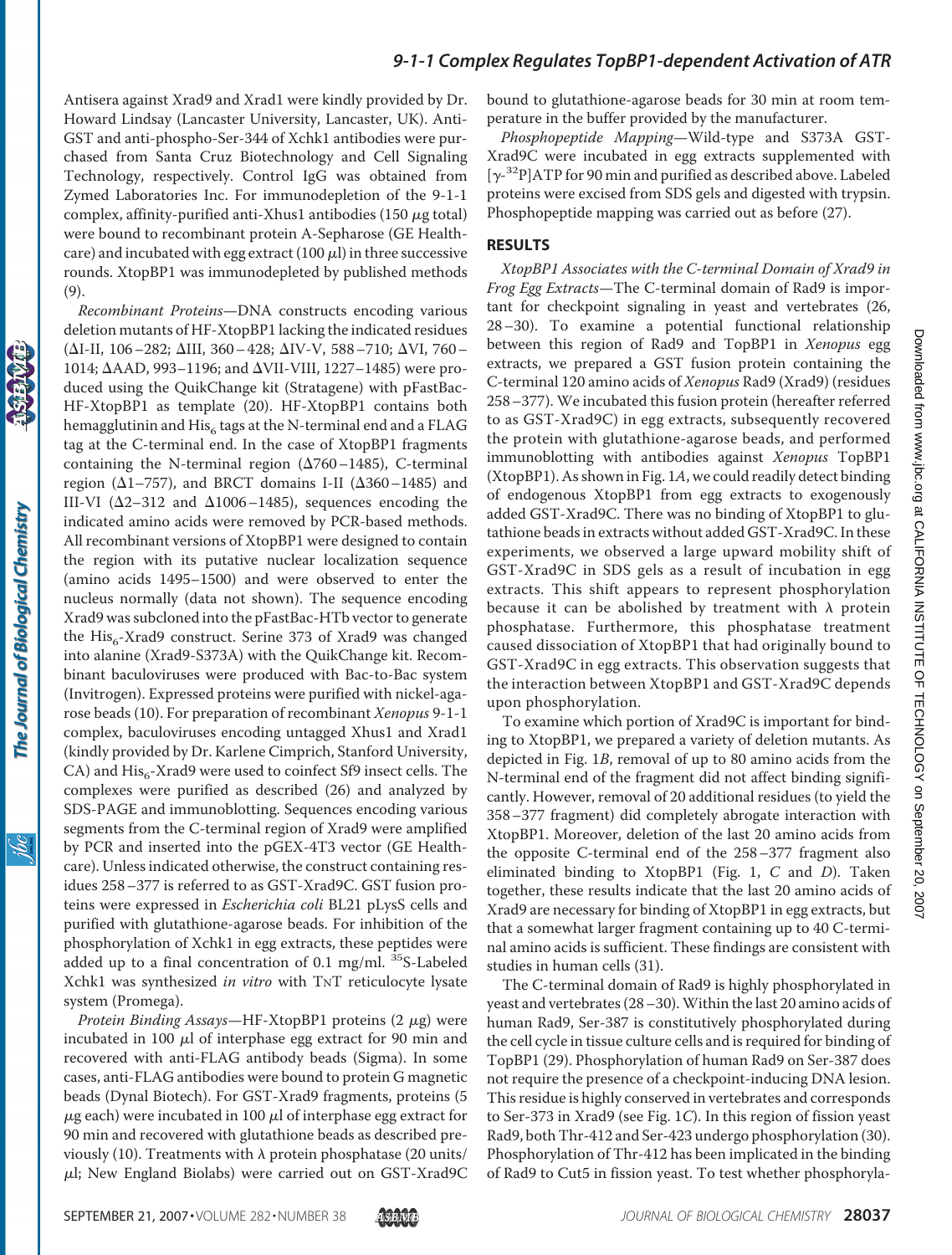

FIGURE 1. **XtopBP1 associates with the C-terminal domain of Xrad9 in a phosphorylation-dependent manner.** *A*, *Xenopus* egg extracts (*lanes 1*, *3*, and *4*) and control buffer (*lane 2*) were incubated in the absence (*lane 1*) or presence (*lanes 2–4*) of GST-Xrad9C. Next, the samples were incubated with glutathione-agarose beads, and the beads were later retrieved and washed. For *lanes 3* and *4*, the beads were incubated once more in the absence (*lane 3*) or presence (*lane 4*) of  $\lambda$  protein phosphatase. These beads were then washed again. All samples were subjected to SDS-PAGE and immunoblotted with anti-XtopBP1 and anti-GST antibodies. *Asterisk* and *arrow* denote unshifted and shifted forms of GST-Xrad9C, respectively. *B*, GST fusion proteins containing the indicated amino acids of Xrad9 were subjected directly to SDS-PAGE (*lanes 1*, *3*, *5*, *7*, and *9*) or incubated in *Xenopus* egg extracts (*lanes 2*, *4*, *6*, *8*, and *10*). Subsequently, glutathione-agarose beads were incubated in the egg extracts, retrieved, and subjected to SDS-PAGE. All samples were immunoblotted with anti-XtopBP1 and anti-GST antibodies. *C*, sequence alignment of the C-terminal 40 amino acids of Xrad9 with the C-terminal regions of human, mouse, and *Schizosaccharomyces pombe* Rad9. *Arrow* indicates Ser-373 of Xrad9. *Asterisks* denote Thr-412 and Ser-423 of *S. pombe* Rad9. *D*, the indicated versions of GST-Xrad9 were subjected to SDS-PAGE directly (*lanes 1*, *3*, and *5*) or incubated in egg extracts and later retrieved with glutathione beads (*lanes 2*, *4*, and *6*). Samples were immunoblotted for XtopBP1 and GST. *E*, Wild-type and S373A versions of GST-Xrad9C (residues 258-377) were incubated in egg extracts in the presence of  $[\gamma$ <sup>32</sup>P]ATP, isolated with glutathione-agarose beads, and processed for tryptic phosphopeptide mapping as described under "Experimental Procedures." The *dotted circle* demarcates the position of the Ser-373-containing peptide. Origins are indicated by a *dot*.

tion of Ser-373 is necessary for binding of Xrad9 to XtopBP1 in egg extracts, we mutated this residue to alanine in the context of the GST-Xrad9C protein. The resulting S373A mutant had virtually no ability to interact with XtopBP1 (Fig. 1*D*). We verified by tryptic phosphopeptide mapping that Ser-373 of GST-Xrad9C (containing residues 258–377) undergoes phosphorylation in egg extracts (Fig. 1*E*).

*Role of Ser-373 from Xrad9 in Checkpoint Regulation*—We proceeded to assess whether Ser-373 of Xrad9 is involved in checkpoint signaling in egg extracts. For this purpose, we immunodepleted the endogenous 9-1-1 complex from egg extracts with anti-Xhus1 antibodies and replaced it with recombinant 9-1-1 complexes containing either wild-type or S373A Xrad9 (Fig. 2, *A* and *B*). In parallel, we prepared mockdepleted extracts with control antibodies. We added aphidicolin and demembranated *Xenopus* sperm nuclei to the extracts

to create chromatin with DNA replication blockages. Finally, we monitored activation of the DNA replication checkpoint by observing phosphorylation of <sup>35</sup>S-Xchk1 in nuclear fractions from the extracts. As shown in Fig. 2*C*, removal of the 9-1-1 complex from egg extracts resulted in a significant reduction of the aphidicolin-induced phosphorylation of Xchk1, consistent with previous results (26, 32). Phosphorylation could be restored by the addition of recombinant wild-type 9-1-1 complex, but not a mutant complex with the S373A Xrad9 subunit. Therefore, Ser-373 of Xrad9 appears to be functionally important for checkpoint signaling.

*Xrad9 Interacts with the BRCT I-II Region of XtopBP1*—Next, we examined which portion of XtopBP1 was necessary for interaction with Xrad9. For this question, we prepared deletion mutants of recombinant, full-length XtopBP1 (HF-XtopBP1) lacking certain BRCT domains (see Fig. 3*A*). In particular, we removed regions that contained BRCT domains I-II, III, IV-V, VI, and VII-VIII. In addition, we prepared a deletion mutant of XtopBP1 that lacks its ATR-activating domain (AAD) (9). We incubated wild-type HF-XtopBP1 and the various deletion mutants in *Xenopus* egg extracts, recovered the proteins with anti-FLAG antibody beads, and then performed immunoblotting with anti-Xrad9 antibodies. Typically, all of the recombinant XtopBP1 proteins with the

exception of the one lacking BRCT domains I-II could associate with endogenous Xrad9 in egg extracts (Fig. 3*B*). Likewise, we observed the same binding pattern for endogenous Xhus1, another component of the 9-1-1 complex. Interestingly, we could also detect binding of endogenous Xrad17 (the large subunit of the *Xenopus* Rad17-replication factor C clamp loader) to all of the constructs that bound the 9-1-1 components. In parallel, we also asked whether the isolated GST-Xrad9C fragment displayed similar binding properties. We observed that the C-terminal domain of Xrad9 could not associate with the  $\Delta$ I-II mutant of XtopBP1, whereas it bound readily to wild-type,  $\Delta$ AAD, and  $\Delta$ III versions of XtopBP1 under the same conditions (Fig. 3*C*).

We also investigated, which regions of XtopBP1 were sufficient for binding of Xrad9. For these experiments, we used FLAG-tagged fragments of XtopBP1 containing approximately

The Journal of Biological Chemistry

<u>жі</u>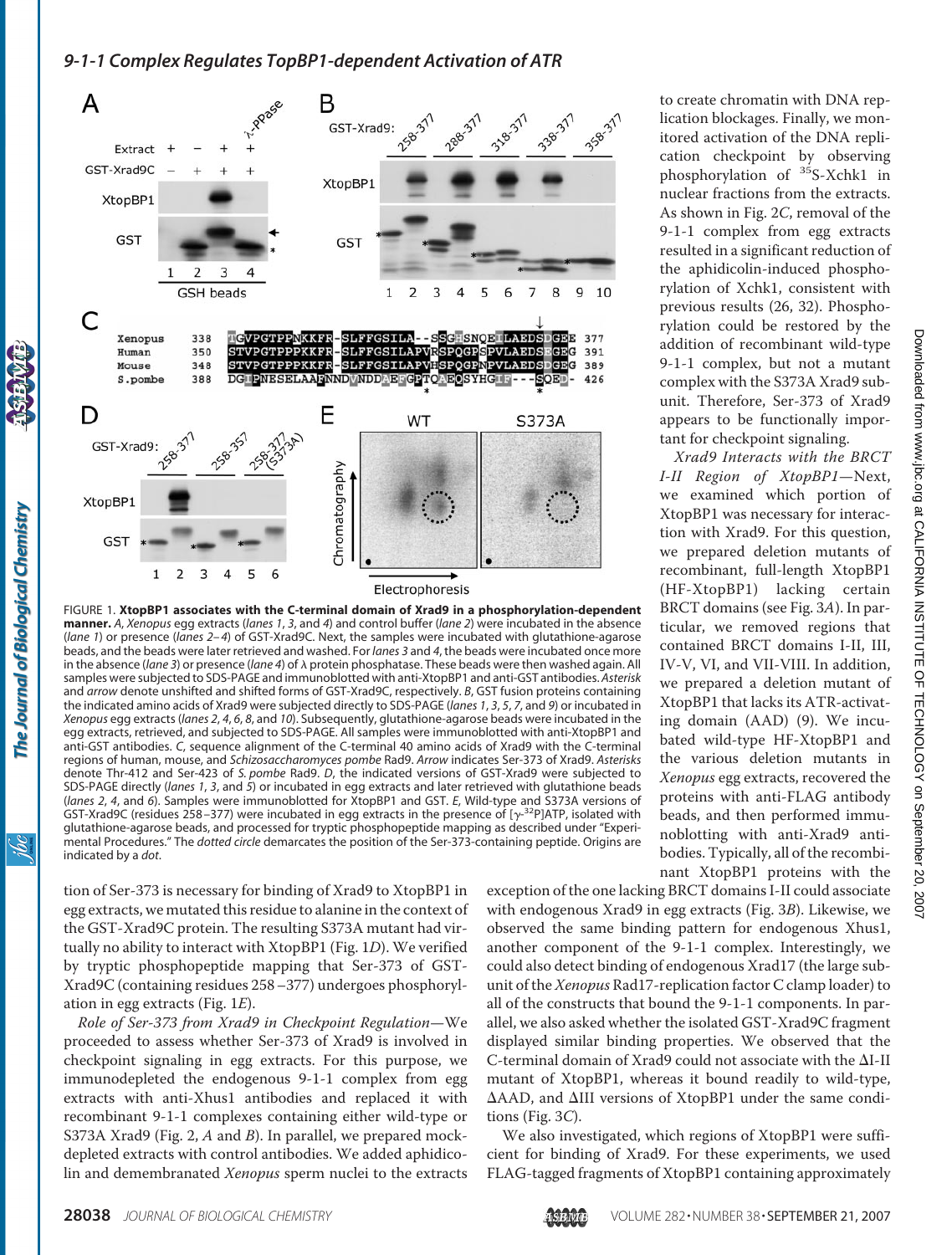

FIGURE 2. **The S373A mutant of Xrad9 is compromised in checkpoint sig**naling. A, Baculoviruses encoding His<sub>6</sub>-Xrad9, Xhus1, or Xrad1 were used to coinfect Sf9 insect cells. The complexed recombinant proteins were purified with nickel-agarose beads. Aliquots of preparations containing wild-type (*lane 2*) or S373A mutant His<sub>6</sub>-Xrad9 (*lane 3*) were separated by SDS-PAGE and stained with Coomassie Brilliant Blue dye. Size markers were electrophoresed in *lane 1*. Note that Xhus1 and Xrad1 have similar electrophoretic mobilities. *B*, egg extracts were mock-depleted with control antibodies (*lane 1*) or immunodepleted with anti-Xhus1 antibodies (*lanes 2–4*). The extracts were later supplemented with buffer alone (*lanes 1* and *2*), wild-type recombinant 9-1-1 complex (*lane 3*), or a mutant 9-1-1 complex containing the Xrad9-S373A protein (*lane 4*). Extracts were immunoblottedfor Xhus1, Xrad9, and XtopBP1.

its N- and C-terminal halves. In addition, we prepared smaller recombinant fragments containing BRCT domains I-II or III-VI. Consistent with the results described above, the N-terminal domain of XtopBP1 bound well to endogenous Xrad9 and Xhus1, whereas there was no binding of the C-terminal domain (Fig. 3*D*). Furthermore, a fragment of XtopBP1 containing BRCT domains I-II, but not one comprised of domains III-VI, could associate with endogenous Xrad9 and Xhus1 from egg extracts. Finally, in reciprocal binding experiments, we found that GST-Xrad9C could pull down both the N-terminal half of XtopBP1 and the BRCT I-II fragment, but not the C-terminal half of the protein or the BRCT III-VI fragment (Fig. 3*E*). Taken together, these results indicate that the BRCT I-II region of XtopBP1 is both necessary and sufficient for binding to the C-terminal domain of Xrad9.

*The BRCT I-II Domain of XtopBP1 Is Essential for Checkpoint Signaling in Egg Extracts*—We turned to the issue of whether the BRCT I-II domain of XtopBP1 is required for checkpoint signaling. To address this question, we immunodepleted endogenous XtopBP1 from egg extracts with anti-XtopBP1 antibodies and replaced it with either wild-type,  $\Delta$ AAD, or  $\Delta$ I-II versions of HF-XtopBP1 (Fig. 4*A*). Next, we added sperm chromatin and aphidicolin to the extracts and then examined phosphorylation of Xchk1 in nuclear fractions (Fig. 4*B*). As expected, there was no phosphorylation of Xchk1 in XtopBP1 depleted extracts (9, 21, 22, 33). Consistent with previous reports, we could restore this phosphorylation by adding back wild-type full-length HF-XtopBP1 (9, 21, 22). However, we could not rescue this defect with AAD mutant of HF-XtopBP1, which reflected the fact that the AAD was required for the activation of ATR. Significantly, we found that the  $\Delta I$ -II mutant was also unable to support phosphorylation of Xchk1 even though it contained an intact AAD. This observation suggests that the BRCT I-II region somehow regulates the function of the AAD. To corroborate this finding further, we used the model DNA template  $(dA)_{70}$ - $(dT)_{70}$ . This doublestranded template, which induces a strong XtopBP1-dependent activation of Xatr, elicits a robust phosphorylation of Xchk1 (10, 12). By contrast, a single-stranded template such as  $(dA)_{70}$ does not induce activation of Xatr. The activation of Xchk1 in the presence of  $(dA)_{70}$ - $(dT)_{70}$  does not require any DNA replication in egg extracts. We prepared XtopBP1-depleted extracts, supplemented them with either wild-type or  $\Delta I$ -II XtopBP1, and finally added either  $(dA)_{70}$  or  $(dA)_{70}$ - $(dT)_{70}$ . As shown in Fig. 4*C*, the extract containing wild-type XtopBP1 displayed robust phosphorylation of Xchk1 in the presence of  $(dA)_{70}$ -(dT)<sub>70</sub> but not  $(dA)_{70}$ . By contrast, addition of  $(dA)_{70}$ - $(dT)_{70}$  did not induce phosphorylation of Xchk1 in the extract containing the  $\Delta$ I-II mutant of XtopBP1. Taken together, these results indicate that BRCT I-II region of XtopBP1 is essential for the Xatr-dependent activation of Xchk1 in response to a number of different checkpoint-inducing DNA templates.

The Journal of Biological Chemistry

<u>ibc</u>

*C*, the indicated extracts from *B* were incubated with sperm chromatin and [ 35S]Xchk1 in the absence (*lane 1*) or presence (*lanes 2–5*) of aphidicolin (*APH*). Nuclear fractions were isolated, subjected to SDS-PAGE, and processed for phosphorimaging to detect labeled Xchk1 (*top*) and for immunoblotting with anti-Xrad9 and anti-Xhus1 antibodies (*bottom*).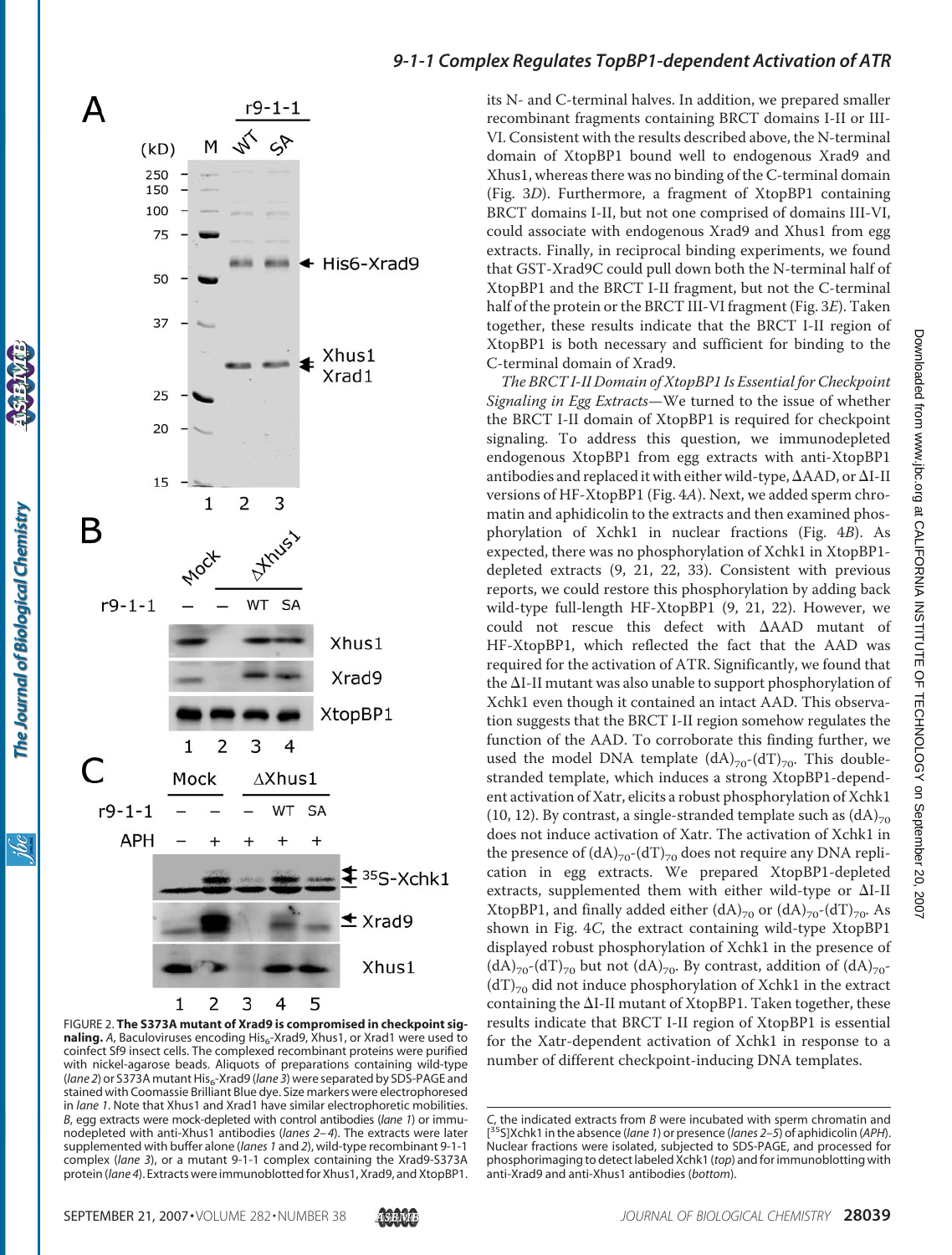

FIGURE 3. **The BRCT I-II region of XtopBP1 is necessary and sufficient for binding of Xrad9.** *A*, domain structure of XtopBP1. *B*, *Xenopus* egg extracts were incubated with buffer alone (*lane 2*) or the indicated forms of XtopBP1 (*lanes 3–9*). Beads containing anti-FLAG antibodies were added subsequently. The beads were later retrieved and processed for immunoblotting with antibodies against the FLAG epitope, Xrad17, Xrad9, and Xhus1. *Lane 1* depicts an aliquot of the initial egg extract. *C*, extracts were incubated with the indicated forms of HF-XtopBP1 in the presence (*lanes 1* and *3–5*) or absence (*lane 2*) of GST-Xrad9C. Glutathione-agarose beads were added subsequently. The beads were retrieved and processed for immunoblotting with anti-FLAG antibodies. *D*, egg extracts were incubated with buffer alone (*lanes 2* and *6*) or fragments of XtopBP1 comprised of its N-terminal half (*lane 3*), C-terminal half (*lane 4*), BRCT domains I-II (*lane 7*), or BRCT domains III-VI (*lane 8*). Anti-FLAG immunoprecipitates were immunoblotted for Xrad17, Xrad9, and Xhus1. *Lanes 1* and *5* depict aliquots of initial egg extract. *E*, the indicated fragments of XtopBP1 were subjected to SDS-PAGE directly (*lanes 1–4*) or incubated in egg extracts (*lanes 5–8*). Glutathione-agarose beads were added subsequently to the extracts. The beads were later retrieved and processed for immunoblotting with anti-FLAG antibodies. *Arrows* indicate the electrophoretic positions of the N-terminal (*top*) and BRCT I-II (*bottom*) fragments of XtopBP1.

*The BRCT I-II Region Regulates Association of XtopBP1 with Xatr-Xatrip*—To investigate the mechanism by which the BRCT I-II region of XtopBP1 participates in checkpoint regulation, we explored the Xatr-binding properties of the  $\Delta I$ -II mutant. Our laboratory recently reported that Xatr-Xatrip displays increased binding to XtopBP1 upon addition of the checkpoint-inducing DNA template  $(dA)_{70}$ - $(dT)_{70}$  to egg extracts (20). To investigate what regions of XtopBP1 contribute to this regulation, we incubated wild-type or  $\Delta I$ -II versions of HF-XtopBP1 in egg extracts containing either  $(dA)_{70}$  or  $(dA)_{70}$ - $(dT)_{70}$  (Fig. 5*A*). There was basal binding of wild-type HF-XtopBP1 to Xatr in the presence of  $(dA)_{70}$ . This binding increased in extracts containing  $(dA)_{70}$ - $(dT)_{70}$ . However, we observed that the  $\Delta I$ -II mutant of XtopBP1 did not bind detectably to Xatr in extracts containing either  $(dA)_{70}$  or  $(dA)_{70}$ - $(dT)_{70}$ .

To investigate the generality of these findings, we also used extracts containing aphidicolin-induced DNA replication blocks in chromatin. As depicted in Fig. 5*B*, we could likewise observe good binding of HF-XtopBP1 to Xatr in nuclei from aphidicolin-treated extracts. However, there was only very

weak binding of the  $\Delta I$ -II mutant of XtopBP1 to Xatr under the same conditions. Taken together, these results indicate that the checkpointinduced binding of XtopBP1 to Xatr depends upon the BRCT I-II region of XtopBP1. This observation is intriguing because we showed previously that the AAD of XtopBP1 associates with Xatr-Xatrip (9). Furthermore, we have been unable to observe binding of Xatr-Xatrip to the isolated BRCT I-II domain of XtopBP1 (data not shown). The implication is that the BRCT I-II region regulates the ability of a distinct region in the protein (namely, the AAD) to associate with Xatr-Xatrip.

*The Isolated C-terminal Domain of Xrad9 Acts as a Dominant-negative Inhibitor of Checkpoint Signaling in Egg Extracts*—As another means to assess the importance of the interaction between Xrad9 and XtopBP1, we examined whether the GST-Xrad9C fragment could act as an inhibitor of checkpoint signaling in the egg extract system. For this purpose, we added either wild-type or S373A versions of GST-Xrad9C to aphidicolin-treated extracts and subsequently examined phosphorylation of Xchk1. In these experiments, we monitored phosphorylation of Xchk1 by immunoblotting with antibodies specific for phos-

phorylated Ser-344 of Xchk1 (34, 35). Significantly, the wildtype version of GST-Xrad9C caused a marked reduction in the phosphorylation of Xchk1 on Ser-344 (Fig. 6*A*). In addition, this fragment also caused a large decrease in the phosphorylation of Claspin on Ser-864, a checkpoint-regulated phosphorylation that is necessary for binding of Claspin to Xchk1 (36). By contrast, the S373A mutant of GST-Xrad9C had little, if any, effect on the phosphorylation of either Xchk1 or Claspin. The GST-Xrad9C fragment had no effect on chromosomal DNA replication in egg extracts (data not shown). To corroborate these findings further, we used the model DNA template  $(dA)_{70}$ - $(dT)_{70}$  to induce a checkpoint response. Consistent with the results described above, wild-type but not S373A GST-Xrad9C also abolished the phosphorylation of Xchk1 in response to  $(dA)_{70}$ - $(dT)_{70}$  (Fig. 6*B*).

To explore how GST-Xrad9C interferes with phosphorylation of Xchk1, we analyzed whether this fragment might affect binding of checkpoint proteins to chromatin. We observed that the wild-type GST-Xrad9C fragment caused a significant reduction in the binding of endogenous XtopBP1 to aphidicolin-treated chromatin (Fig. 6*C*). Conversely, the S373A mutant

The Journal of Biological Chemistry

ibc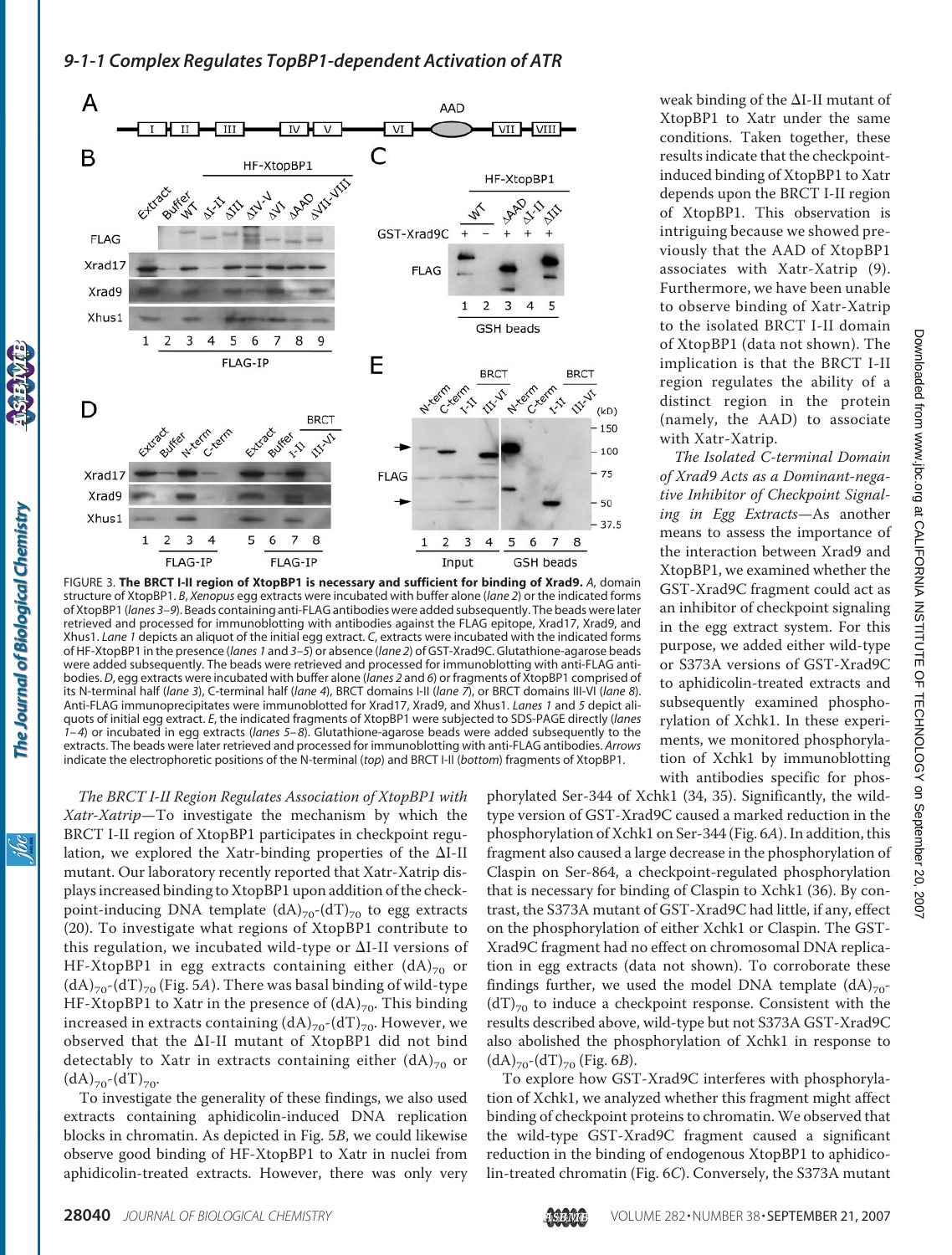

FIGURE 4. **The BRCT I-II region of XtopBP1 is essential for the phosphorylation of Xchk1.** *A*, egg extracts were mock-depleted with control antibodies (*lane 1*) or immunodepleted with anti-XtopBP1 antibodies (*lanes 2–5*). Extracts were later supplemented with sperm chromatin and buffer alone (*lanes 1* and *2*), wild-type HF-XtopBP1 (*lane 3*), AAD HF-XtopBP1 (*lane 4*), or I-II HF-XtopBP1 (*lane 5*). Extracts were immunoblotted for XtopBP1 and Xrad17. *B*, the indicated extracts from *A*were incubated with [35S]Xchk1 in the absence (*lane 1*) or presence (*lanes 2–5*) of aphidicolin. Nuclear fractions from the extracts were subjected to SDS-PAGE and phosphorimaging. *C*, mockdepleted (*lanes 1* and *2*) and XtopBP1-depleted extracts (*lanes 3–8*) were supplemented with buffer alone (*lanes 1–4*), wild-type HF-XtopBP1 (*lanes 5* and 6), or ΔI-II HF-XtopBP1 (*lanes 7* and 8). The extracts were incubated with [<sup>35</sup>S]Xchk1 in the presence of (dA)<sub>70</sub> (*lanes 1, 3, 5,* and *7*) or (dA)<sub>70</sub>-(dT)<sub>70</sub> (*lanes 2*, *4*, *6*, and *8*). Extracts were processed for phosphorimaging.

of GST-Xrad9C had no effect on the chromatin-binding properties of XtopBP1. On the other hand, neither the wild-type nor S373A forms of GST-Xrad9C appeared to have an effect on interaction of Xatr with aphidicolin-treated chromatin. These findings suggest that GST-Xrad9C perturbs the interaction of XtopBP1 with Xatr-Xatrip at stalled replication forks.

#### **DISCUSSION**

The Journal of Biological Chemistry

<u>isi</u>

In this report, we have explored how the ability of TopBP1 to activate ATR is regulated during checkpoint responses. The binding of XtopBP1 to the Xatr-Xatrip complex in *Xenopus* egg extracts increases in the presence of a checkpoint-triggering DNA template (20). We have found that an N-terminal region of XtopBP1 encompassing BRCT repeats I-II is critical for this regulated binding. This segment of XtopBP1 does not associate directly with Xatr-Xatrip. Instead, this region is necessary for Xatr-Xatrip to dock with the AAD of XtopBP1, which is situated near the other end of the protein between BRCT domains



FIGURE 5. **The BRCT I-II region of XtopBP1 is necessary for binding of Xatr-Xatrip.** A, egg extracts (50  $\mu$ l) were incubated with buffer alone (*lanes 2* and *3*), wild-type HF-XtopBP1 (*lanes 4* and *5*), or ΔI-II HF-XtopBP1 (*lanes 6* and *7*) in the presence of (dA)<sub>70</sub> (lanes 2, 4, and 6) or (dA)<sub>70</sub>-(dT)<sub>70</sub> (lanes 3, 5, and 7). Beads containing anti-FLAG antibodies were added subsequently. Beads were retrieved and processed for immunoblotting with anti-Xatr and anti-FLAG antibodies. *Lane 1* depicts the content of Xatr in 1  $\mu$ l of egg extract. *B*, egg extracts containing added sperm chromatin and aphidicolin were incubated with either wild-type HF-XtopBP1 (lanes 1 and 3) or  $\Delta I$ -II HF-XtopBP1 (*lanes 2* and *4*). After 60 min, nuclei were isolated by centrifugation through a sucrose cushion and solubilized as described under "Experimental Procedures." Nuclear fractions were immunoprecipitated with anti-FLAG antibodies. Solubilized nuclear fractions (*lanes 1* and *2*) and anti-FLAG immunoprecipitates from nuclear fractions (*lanes 3* and *4*) were processed for immunoblotting with anti-FLAG and anti-Xatr antibodies.

VI and VII. This process is essential for checkpoint signaling because egg extracts containing a mutant of XtopBP1 lacking the BRCT I-II region are completely defective in carrying out the activation of Xchk1.

In exploring the mechanism by which the BRCT I-II region contributes to the checkpoint-regulatory function of XtopBP1, we examined potential binding partners of XtopBP1. Genetic and biochemical studies in a number of different organisms have indicated that the 9-1-1 complex and its equivalents interact with TopBP1 and its homologs (29–31, 37, 38). This binding involves C-terminal region of the Rad9 protein. We have found that XtopBP1 interacts strongly with the C-terminal domain of Xrad9. The BRCT I-II region of XtopBP1 is both necessary and sufficient for binding to the C-terminal section of Xrad9. About

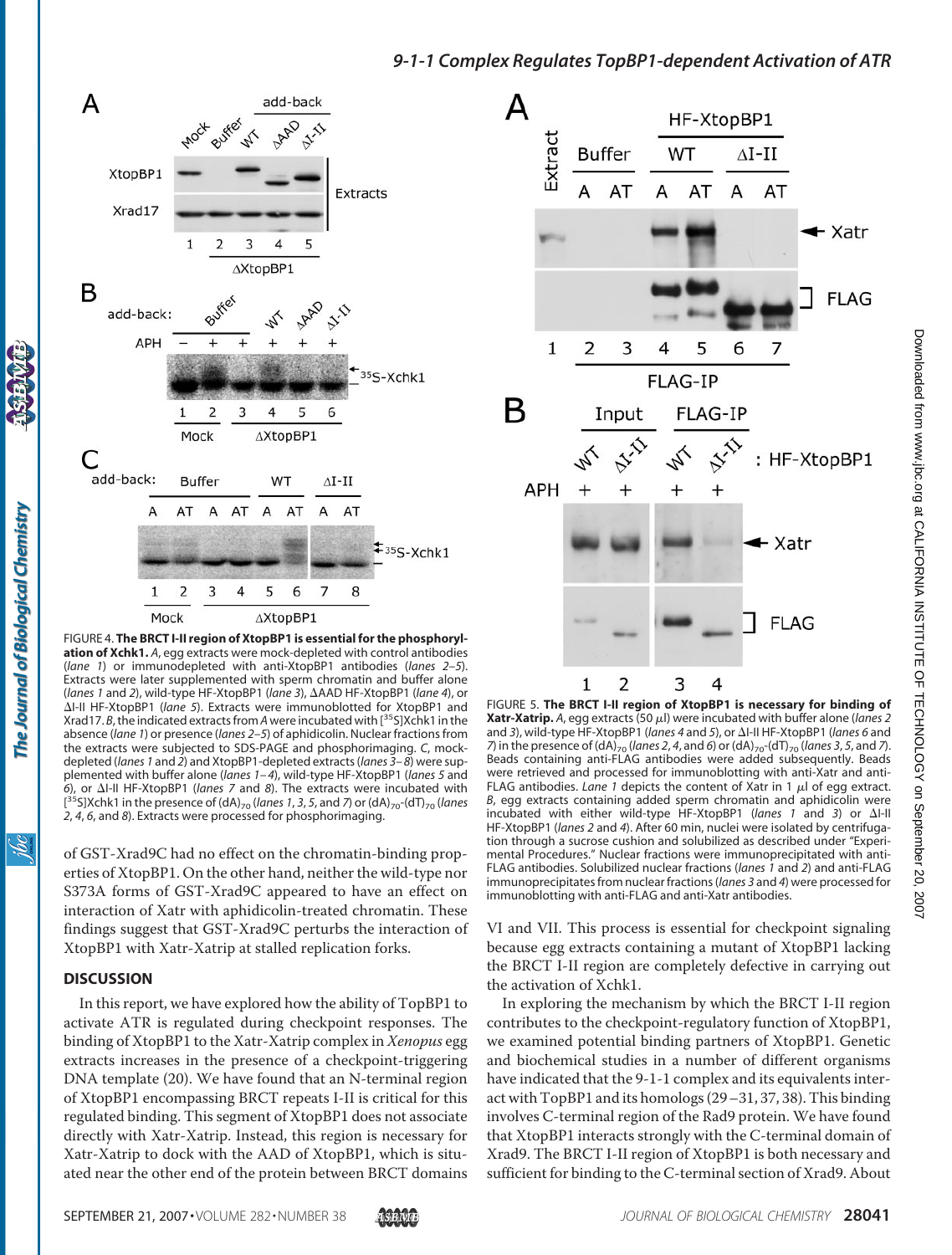

FIGURE 6. **The GST-Xrad9 fragment containing residues 258 –377 interferes with phosphorylation of Xchk1.** *A*, egg extracts containing sperm chromatin were incubated with buffer alone (*lanes* 1 and 2), wild-type GST-Xrad9C (*lane 3*), or S373A GST-Xrad9C (*lane 4*) in the absence (*lane 1*) or presence (*lanes 2–4*) of aphidicolin. Nuclear fractions were isolated and processed for immunoblotting with antibodies against GST, phospho-Ser-344 of Xchk1, Xchk1 protein, phospho-Ser-864 of Claspin, Claspin protein, and XtopBP1 as indicated. B, egg extracts with added [<sup>35</sup>S]Xchk1 were incubated with buffer alone (*lanes 1* and 2), wild-type GST-Xrad9C(*lane3*), orS373AGST-Xrad9C(*lane4*)versionsin theabsence(*lane1*) or presence (*lanes 2-4*) of (dA)<sub>70</sub>-(dT)<sub>70</sub>. Samples were subjected to SDS-PAGE and phosphorimaging. *C*, chromatin fractions from the indicated samples in *A* were immunoblotted for bound XtopBP1, Xatr, and Xorc2.

20– 40 amino acids from the extreme C-terminal end of Xrad9 are involved in this interaction. Furthermore, this binding requires phosphorylation of Xrad9 on Ser-373. This interaction is functionally important for checkpoint regulation. For example, a mutant 9-1-1 complex containing an S373A version of the Xrad9 subunit is compromised in checkpoint signaling. Moreover, a GST fusion protein containing the C-terminal region of Xrad9 (GST-Xrad9C) is an effective dominant-negative inhibitor of the activation of Xchk1 in egg extracts. By contrast, the corresponding S373A mutant of GST-Xrad9C has no effect on the activation of Xchk1. Altogether, the results indicate that interaction of Ser-373 phosphorylated Xrad9 with the BRCT I-II region of XtopBP1 is essential for checkpoint control.

Fission yeast Cut5 and budding yeast Dpb11, the relatives of TopBP1 in these organisms, interact with Rad9 and its budding yeast homologue Ddc1, respectively, through C-terminal regions containing BRCT repeats III-IV (30, 37). This finding apparently contrasts with our observation that the N-terminal BRCT I-II region of XtopBP1 associates with Xrad9. However, the yeast proteins are considerably smaller than vertebrate TopBP1 and possess only four BRCT repeats, as opposed to eight in the vertebrate proteins. Furthermore, the AAD is not obviously conserved in fission yeast Cut5 and budding yeast Dpb11. Indeed, the AAD appears to be strongly conserved only in vertebrates. In general, it appears that the yeast and vertebrate versions of TopBP1 are similar in that they are involved in both DNA replication and checkpoint control (7). Nonetheless, there are substantial structural differences between the yeast and vertebrate forms of these proteins.

In a previous study, Mäkiniemi *et al.* (38) found in yeast twohybrid experiments that human TopBP1 interacts with human Rad9 through BRCT repeats IV-V. However, these authors did not carry out studies in human cells or biochemical experiments to establish that BRCT IV-V was either necessary or sufficient for binding of Rad9. Furthermore, these investigators did not examine whether this region was involved in checkpoint regulation. Overall, we believe that we have provided convincing evidence that the BRCT I-II region of XtopBP1 mediates a functionally important interaction with Xrad9 in the egg-extract system.

In human cells, Ser-387 of Rad9 (the equivalent of Ser-373 in Xrad9) is constitutively phosphorylated during the cell cycle (29). Therefore, phosphorylation of this residue does not require the presence of DNA damage or stalled DNA replication forks. Consistent with this observation, we have found that GST-Xrad9C can associate with endogenous XtopBP1 in interphase egg extracts even in the absence of a checkpoint-inducing DNA template. This type of apparently constitutive process would allow the XtopBP1-Xrad9 complex to function at a very early step in the initiation of checkpoint signaling. Because this binding would not be dependent on regulation by an upstream checkpoint-signaling kinase, this complex could respond directly to checkpoint-triggering signals in the genome. Interestingly, the sequences around Ser-387 and Ser-373 in human Rad9 and Xrad9, respectively, resemble the consensus for phosphorylation by casein kinase 2, which is constitutively active throughout the cell cycle (39).

ibc

The Journal of Biological Chemistry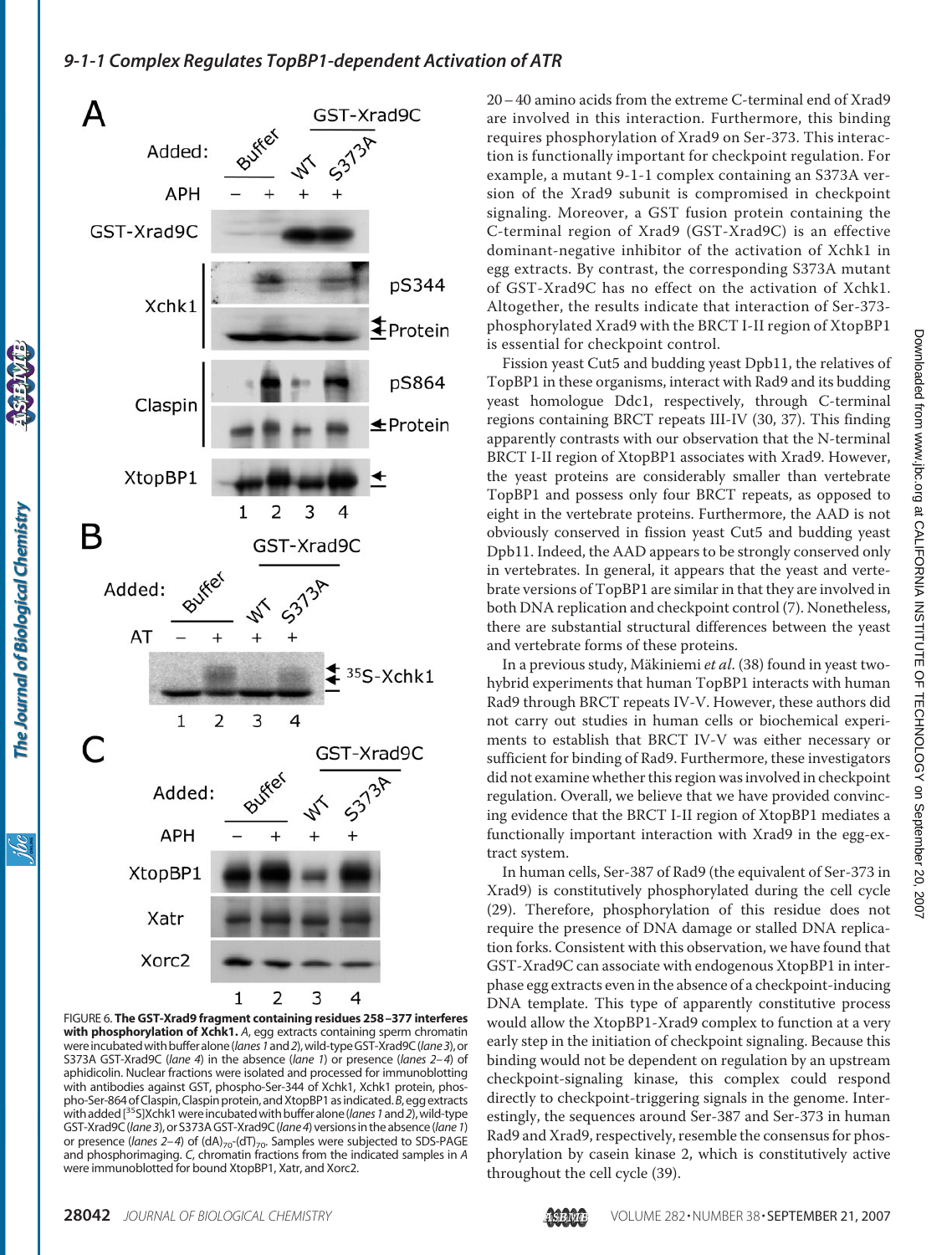

FIGURE 7. **Model for interactions between the 9-1-1 complex, TopBP1, and ATR-ATRIP at stalled replication forks.** See "Discussion" for details.

The 9-1-1 complex is thought to recognize recessed DNA ends that would abut regions of single-stranded DNA at replication forks and sites of damages (17–19, 40). Singlestranded DNA, which is coated with replication protein A, attracts the binding of inactive ATR-ATRIP in various systems (12, 41, 42). Subsequently, Xatr-Xatrip undergoes activation upon binding of XtopBP1 (9, 21, 22). Interaction of XtopBP1 with the 9-1-1 complex may allow XtopBP1 to activate Xatr-Xatrip when both recessed DNA ends and singlestranded DNA are present (Fig. 7).

The Journal of Biological Chemistry

ibc

In principle, binding of the 9-1-1 complex to XtopBP1 could be involved in the activation of Xatr or the recognition of downstream substrates by Xatr or both. Our findings are most consistent with a role for 9-1-1 in the events leading to the formation of fully activated Xatr. First, 9-1-1 interacts well with the established direct activator of Xatr, namely XtopBP1. Second, 9-1-1 associates with the region of XtopBP1 (*i.e.* BRCT I-II) that is necessary for both binding and activation of Xatr. Finally, the isolated C-terminal domain of Rad9 acts as a dominant-negative inhibitor that blocks binding of Xatr to XtopBP1 and hence forestalls activation of Xatr.

It is possible that, in addition to localizing XtopBP1 near Xatr-Xatrip, the 9-1-1 complex may also trigger structural changes in XtopBP1 that would allow interaction with Xatr-Xatrip. We suspect that XtopBP1 may exist in a repressed form that would be incapable of activating Xatr inappropriately in the absence of a checkpoint-triggering signal. Interaction of the BRCT I-II region of XtopBP1 with the 9-1-1 complex on a checkpoint-triggering DNA structure may alleviate this repressed state.

The situation appears to be somewhat different in budding yeast. Majka *et al.* (43) presented evidence that a recombi-

### *9-1-1 Complex Regulates TopBP1-dependent Activation of ATR*

nant version of the 9-1-1 complex from this organism (Ddc1- Mec3-Rad17) could activate Mec1-Ddc2 (ATR-ATRIP) directly *in vitro*. By contrast, the *Xenopus* 9-1-1 complex recruits XtopBP1, apparently the most proximal activator of Xatr-Xatrip.

The exact roles of fission yeast Cut5 and budding yeast Dpb11 in checkpoint activation are not clear. Because these proteins appear to lack an obvious AAD, they may not interact with ATR in the same manner as TopBP1. However, Cut5 does associate with Rad3 (ATR) in fission yeast during checkpoint responses (30). Interestingly, this interaction requires phosphorylation of Rad9 on T412. Moreover, checkpoint-regulated phosphorylation of both Cut5 and Crb2 is dependent upon the Thr-412 site in Rad9. Thus, it appears that Rad9 regulates Rad3 dependent signaling in this system. Further study of how XtopBP1 and Cut5/Dpb11 respond to DNA structures should provide additional insight into the earliest steps in checkpointsignaling pathways.

*Acknowledgments—We thank Howard Lindsay (University of Lancaster, United Kingdom) for providing antisera against Xrad1 and Xrad9 and a clone encoding Xrad9 and Karlene Cimprich (Stanford University) for providing the baculovirus constructs for the wild-type recombinant 9-1-1 complex. We are grateful to Larry Karnitz (Mayo Clinic) for sharing information.*

#### **REFERENCES**

- 1. Abraham, R. T. (2001) *Genes Dev.* **15,** 2177–2196
- 2. Nyberg, K. A., Michelson, R. J., Putnam, C. W., and Weinert, T. A. (2002) *Annu. Rev. Genet.* **36,** 617–656
- 3. Sancar, A., Lindsey-Boltz, L. A., Ünsal-Kaçmaz, K., and Linn, S. (2004) *Annu. Rev. Biochem.* **73,** 39–85
- 4. Shiloh, Y. (2006) *Trends Biochem. Sci.* **31,** 402–410
- 5. Kumagai, A., and Dunphy, W. G. (2006) *Cell Cycle* **5,** 1265–1268
- 6. Perry, J. A., and Kornbluth, S. (2007) *Cell Div.* **2,** 12
- 7. Garcia, V., Furuya, K., and Carr, A. M. (2005) *DNA Repair* (*Amst.*) **4,** 1227–1239
- 8. Cortez, D., Guntuku, S., Qin, J., and Elledge, S. J. (2001) *Science* **294,** 1713–1716
- 9. Kumagai, A., Lee, J., Yoo, H. Y., and Dunphy, W. G. (2006) *Cell* **124,** 943–955
- 10. Kumagai, A., and Dunphy, W. G. (2000) *Mol. Cell* **6,** 839–849
- 11. Chini, C. C., and Chen, J. (2003) *J. Biol. Chem.* **278,** 30057–30062
- 12. Kumagai, A., Kim, S. -M., and Dunphy, W. G. (2004) *J. Biol. Chem.* **279,** 49599–49608
- 13. Lin, S. Y., Li, K., Stewart, G. S., and Elledge, S. J. (2004) *Proc. Natl. Acad. Sci. U. S. A.* **101,** 6484–6489
- 14. Parrilla-Castellar, E. R., Arlander, S. J., and Karnitz, L. (2004) *DNA Repair* (*Amst.*) **3,** 1009–1014
- 15. Majka, J., and Burgers, P. M. (2003) *Proc. Natl. Acad. Sci. U. S. A.* **100,** 2249–2254
- 16. Bermudez, V. P., Lindsey-Boltz, L. A., Cesare, A. J., Maniwa, Y., Griffith, J. D., Hurwitz, J., and Sancar, A. (2003) *Proc. Natl. Acad. Sci. U. S. A.* **100,** 1633–1638
- 17. Ellison, V., and Stillman, B. (2003) *PLoS Biol.* **1,** 231–243
- 18. Zou, L., Liu, D., and Elledge, S. J. (2003) *Proc. Natl. Acad. Sci. U. S. A.* **100,** 13827–13832
- 19. Majka, J., Binz, S. K., Wold, M. S., and Burgers, P. M. (2006) *J. Biol. Chem.* **281,** 27855–27861
- 20. Yoo, H. Y., Kumagai, A., Shevchenko, A., Shevchenko, A., and Dunphy, W. G. (2007) *J. Biol. Chem.* **282,** 17501–17506
- 21. Hashimoto, Y., Tsujimura, T., Sugino, A., and Takisawa, H. (2006) *Genes Cells* **11,** 993–1007